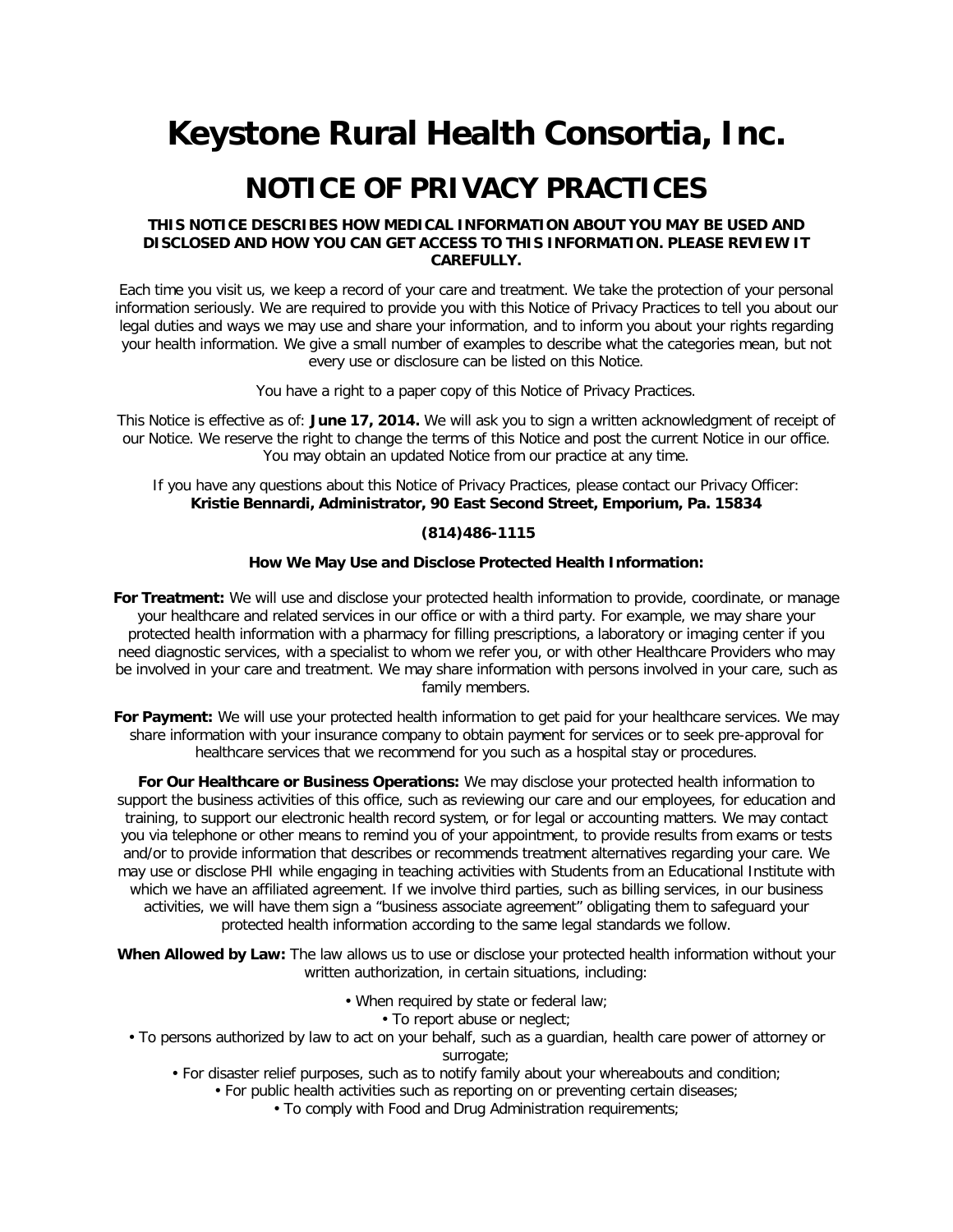- For health oversight purposes such as reporting to Medicare, Medicaid or licensing audits, investigations or inspections;
	- Where required by U.S. Department of Health and Human Services to determine our compliance;
		- In connection with Workers' Compensation claims for benefits; and
		- To assist coroners or funeral directors in carrying out their duties.
			- For organ donation

• To comply with a valid court order, subpoena or other appropriate administrative or legal request if you are involved in a lawsuit or to assist law enforcement where there was a possible crime on the premises. We may also share your information where necessary to prevent or lessen a serious or imminent threat to you or another.

• If you are an inmate, we may release your information for your health or safety in the correctional facility; We may share your information with appropriate military entities if you are a member or veteran of the armed forces; We may be required to disclose information for national security or intelligence purposes.

**With your Authorization:** Other uses and disclosures will be made only with your written authorization. For example, we will ask for your written permission before promoting a product or service to you for which we will be paid by a company, and generally before sharing your health information in a way that is considered a sale under the law. If you sign an authorization, you may revoke it at any time, except where we have already shared your information based upon your permission.

Your Rights: Following is a statement of your rights with respect to your protected health information.

**You have the right to receive and we are required to provide you with, a copy of this Notice of Privacy Practices.** We are required to follow the terms of this notice. We reserve the right to change the terms of our notice at any time. Upon your request we will provide you with a revised Notice of Privacy Practices. The Notice will also be posted in each practice waiting room and the KRHC Website.

# **You have the right to access, inspect and copy your protected health information.**

• This usually includes medical and/or billing records. You must submit a written request to us and you agree to pay the reasonable costs associated with complying with your request before we provide you with your record

• You may ask us to provide your electronic record in electronic format. If we are unable to provide your record in the format you request, we will provide the record in a form that works for you and our office. You may ask us to transmit your record to a specific person or entity by making a written, signed request.

• Under certain circumstances, your provider may not allow you to see or access certain parts of your record. You may ask that this decision be reviewed by another licensed professional.

### **You have the right to request to receive confidential communications and request contact from us by alternative means or at an alternative location.** This request must be made in writing. KVHC will follow all reasonable requests.

# **You have the right to request a restriction of your protected health information.**

• This means you may ask us not to use or disclose all or part of your protected health information for certain purposes. We will consider your request carefully, and may honor reasonable requests where possible. The law does not require us to agree to every request. You must make this request in writing.

• However, you may request to restrict certain sensitive or other health information from your insurer after you or your personal representative have paid out of pocket in full for your service. We are not permitted to deny this specific type of restriction request. You will need to make a new restriction request at each office visit. If your insurance plan "bundles" your services together so that we cannot withhold only one item or service from your claim, we will discuss your options with you.

• You may also request that any part of your protected health information not be disclosed to family members or friends who may be involved in your care or for notification purposes as described in this Notice of Privacy Practices. Your request must state the specific restriction requested and to whom you want the restriction to

apply.

# **You have the right to receive an accounting of certain disclosures we have made of your protected health information.** Please speak with us if you have this request.